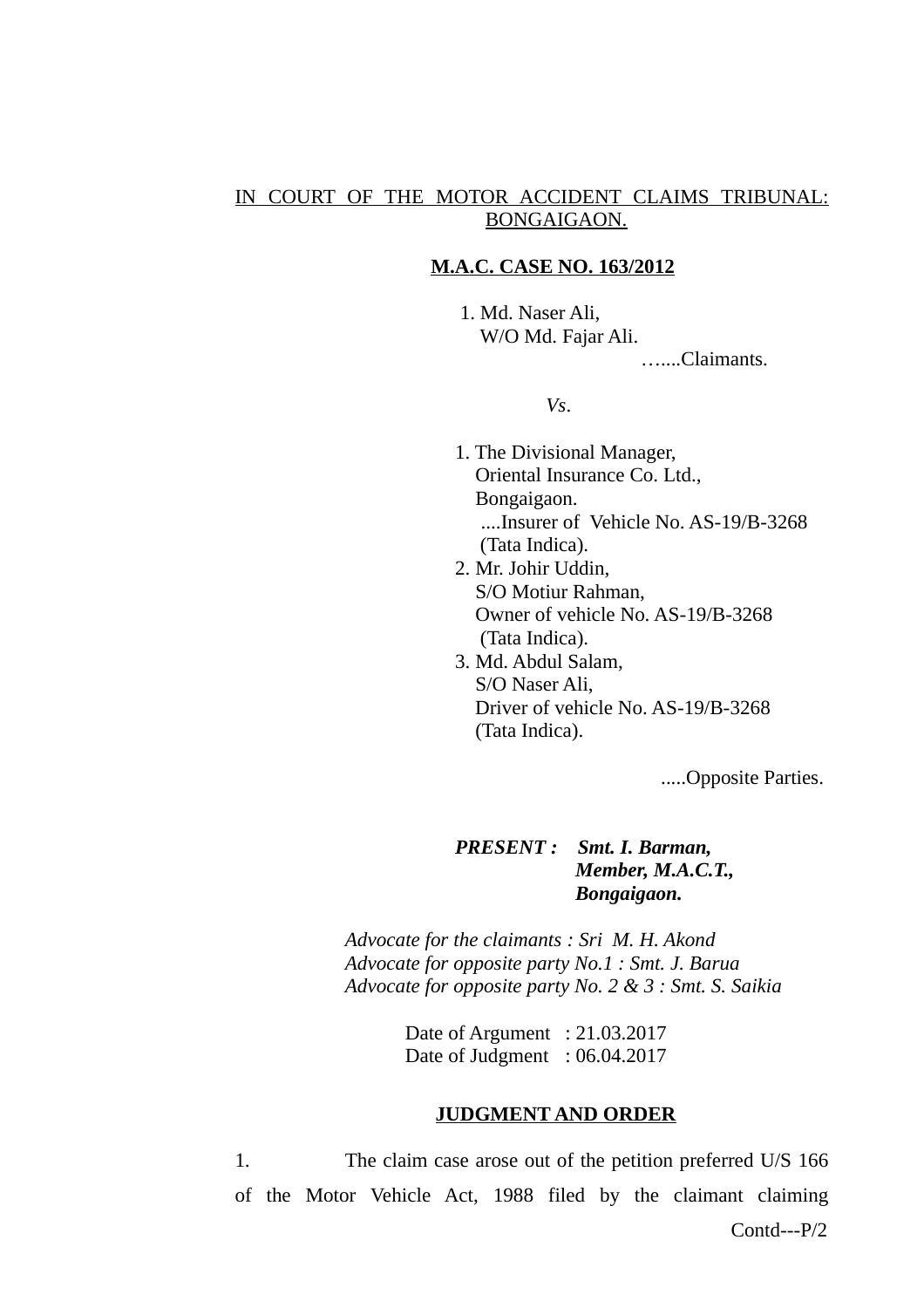compensation from the Opposite Parties on account of injury sustained by him in a motor vehicle accident on 31.03.2012.

2. Case of the claimant, in brief, is that on 31.03.2012 at about 1:30 P.M while Md. Naser Ali was travelling from his house on food towards Tulungia Bazar on 31 N.H.Way on his own side, suddenly the vehicle bearing No. AS-19/B-3268 (Tata Indica) coming in rash and negligent manner knocked down him from back side. As a result, he sustained grievous injuries. Immediately, after the accident at first he was taken to Abhayapuri Civil Hospital and on being referred he was taken to Bongaigaon Civil Hospital and finally he got admitted at GNRC, Guwahati. Due to the accident he sustained grievous injuries and became permanently disabled. It is further contended that with regard to the accident, North Salmara Out Post G.D.E No.201 was made. Hence, prayed compensation of Rs. 16,50,000/- from the opposite parties.

3. In response to the notice, opposite party No.1 Oriental Insurance Co. Ltd., the insurer of the vehicle No. AS-19/B-3268 (Tata Indica), entered its appearance and contested the case by filing written statement contending inter alia that there is no cause of action and the claim is hit by the principles of waiver, estoppal and acquiescence. The answering opposite party put the claimant to make strictest proof with regard to the alleged accident, driving licence, fitness of the vehicle, Registration Certificate, token tax receipts, insurance policy, road permit etc. and further contended that the claimant while walking by the wrong side, suddenly swerved to the left and exposed himself to a possible accident and the accident occurred due to

Contd---P/3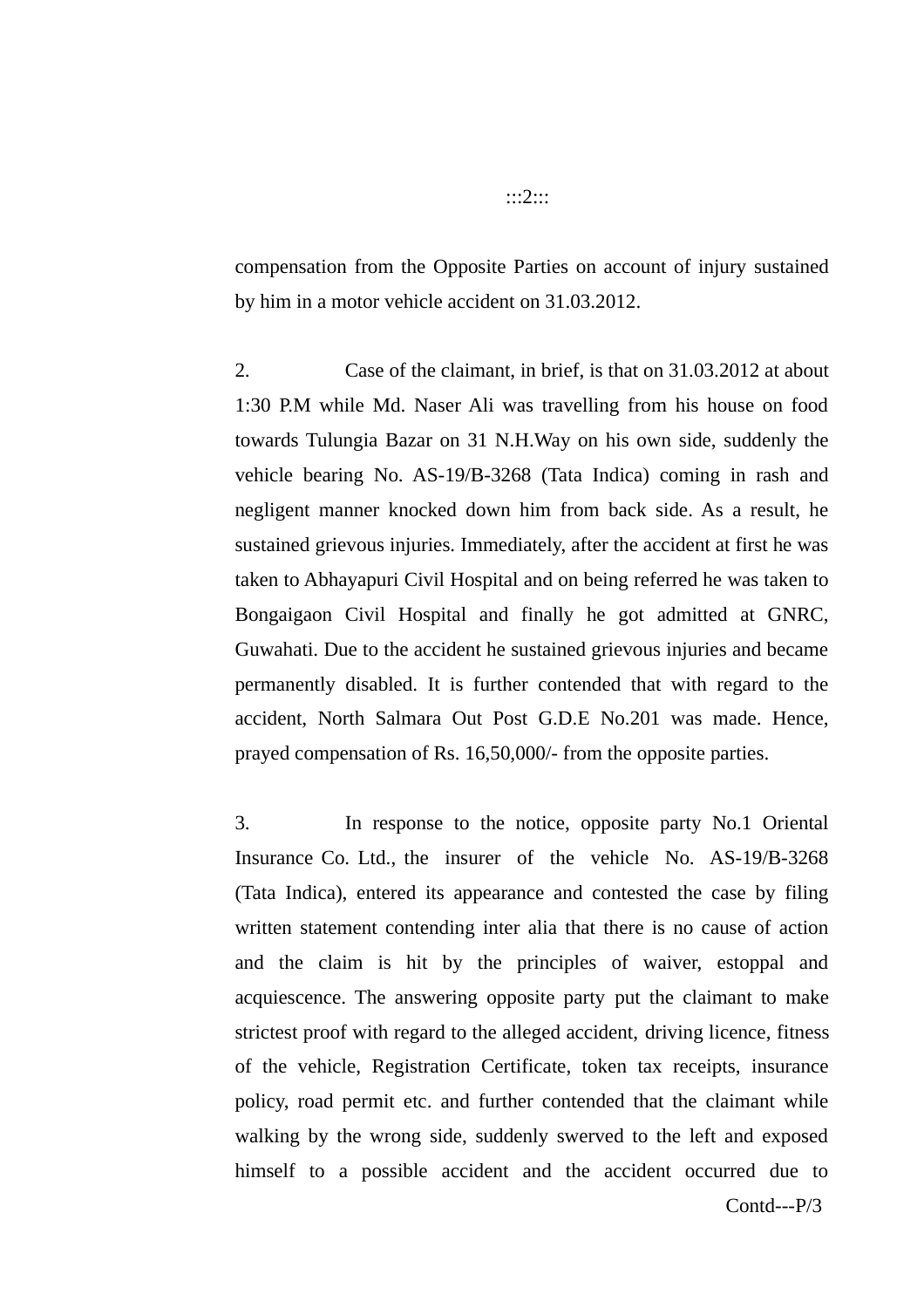contributory negligence of the claimant himself. In this premise, the answering opposite party prayed to dismiss the claim.

4. On receiving notice the opposite party 2 & 3 the driver and the owner of the vehicle No. AS-19/B-3268 by filing written statement denied the rash and negligent driving on the part of the driver of Tata Indica. It is pleaded that at the time of accident the Tata Indica was duly insured with The Oriental Insurance Co. Ltd vide policy No. 322300/31/2012/2094 valid upto 23.06.12 and the driver of the Tata Indica also possessed a valid driving licence which was valid upto 24.03.14. Therefore, the Insurance Co. is liable to pay the compensation, if any, and hence, prayed to exonerate them from this claim.

5. On the pleadings of the parties, the following issues are formulated:-

*i. Whether the vehicle No. AS-19/B-3268 was involved in the accident and if so, whether the accident took place due to rash and negligent driving of the driver of the said vehicle?*

*ii. Whether the claimant Md. Naser Ali sustained bodily injuries in motor accident due to hit by or by travelling in the vehicle No. AS-19/B-3268?*

*iii. Whether the claimant is entitled to get compensation, if so, to what extent and by whom it is payable?*

6. In course of trial, the claimant examined three witnesses and the contesting opposite party duly cross-examined them. The contesting Opposite Party has not adduced any evidence.

:::3:::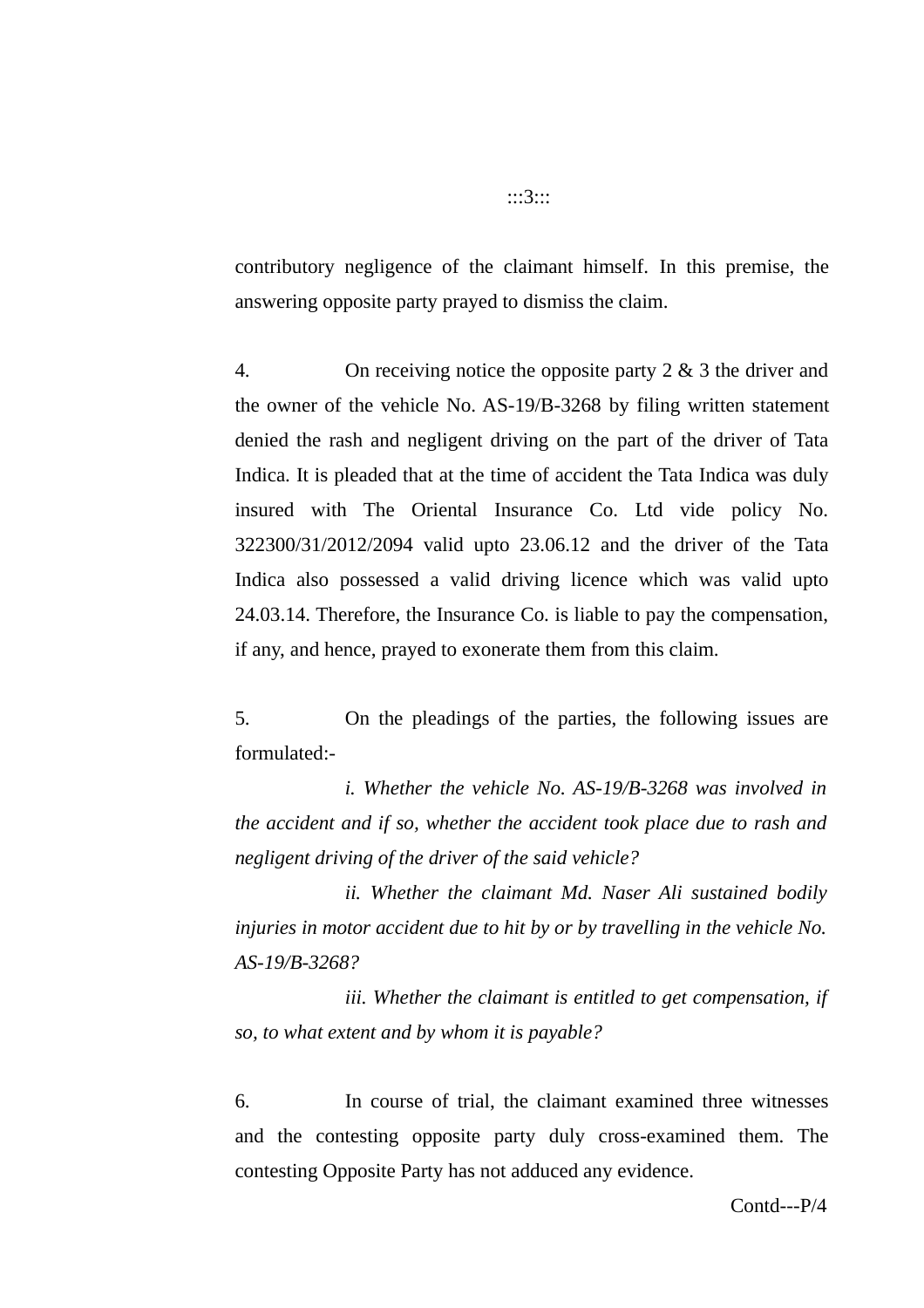7. I have heard argument from both sides and carefully gone

**Issue Nos. i & ii**

through the evidence on record.

8. Claimant Md. Naser Ali has averred in the claim petition as well as in evidence that on 31.03.12 at about 1:30 P.M when he was proceeded on foot towards Tulungia Bazar on 31 N.H.Way from home, suddenly the vehicle bearing No. AS-19/B-3268 (Tata Indica) coming in rash and negligent manner knocked down him from back side, as a result of which he sustained injuries on upper limb bilaterally, paralysis of left lower limb bilaterally & incontinence of bladder & bowel (Backbone) and the various part of the body. Immediately, after the accident he was taken to Abhayapuri Civil Hospital and thereafter on being referred he was taken to Bongaigaon Civil Hospital and again on being referred he got admitted at G.N.R.C Hospital, Guwahati. He also stated that for better treatment he was treated in Patna Hospital. Due to the accident he became 75% disablement. During cross he stated that the accident occurred before reaching the Tulungia Bazar and he got treated at Abhayapuri Civil Hospital, Bongaigaon Civil Hospital, Guwahati and Patna. He further stated that due to the accident he became unable to stand on his own foot and he also became unable to work.

9. The claimant side also examined one eye witness Md. Joynal Abedin who deposed that on 31.03.12 at about 1:30 P.M when the claimant Naser Ali was proceeding from his house towards Tulungia Bazar on 31 N.H. Way on foot on his own side, suddenly the vehicle bearing No. AS-19/B-3268 (Tata Indica) coming in rash and negligent

Contd---P/5

:::4:::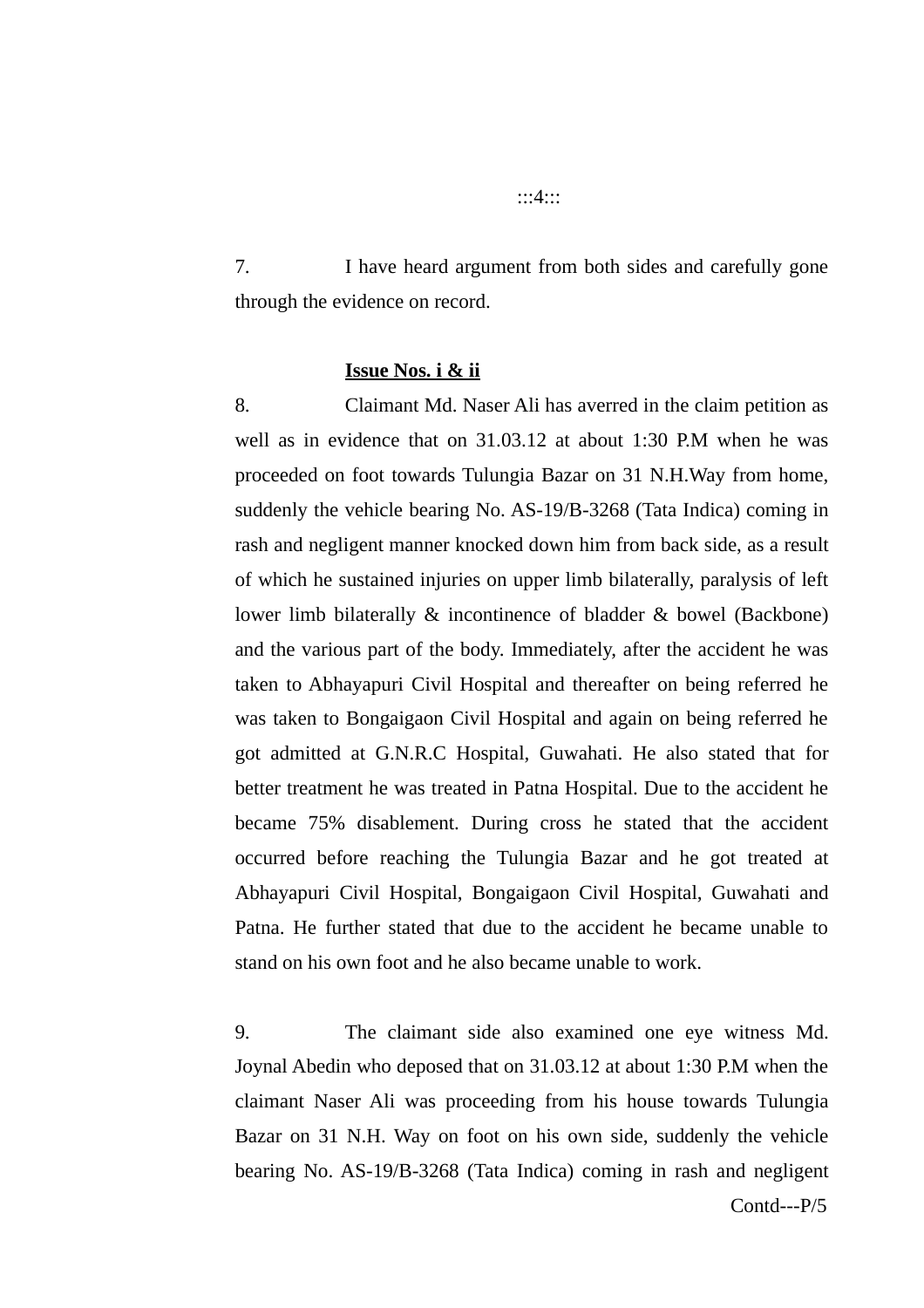manner knocked down the claimant Naser Ali from back side and as a result of which he sustained grievous in juries on his person. Immediately, after the accident he was admitted at Abhayapuri Civil Hospital and on being referred he was admitted at Bongaigaon Civil Hospital and thereafter for better treatment he was admitted at GNRC Hospital, Guwahati. He was also treated at Patna Hospital. He also stated that the claimant has become permanently 75% disablement. In support of his evidence he proved first information report as Ext.1, registration card of GNRC as Ext. 101, prescriptions, cash memos, money receipts, from Ext. 2 to 100, 102 to 126, 128 to 158, Healing Touch Medical Waterbed Installation Instruction as Ext. 127, extract copy as Ext. 159, M.V.I report as Ext. 160 and disablement certificate as Ext. 161. During cross he stated that after marketing while he was standing on the road then he saw that while the claimant was coming on foot on his left side, the Indica hit the claimant from back side.

10. Now let us see whether the accident took place due to rash and negligent driving on the part of the driver of the offending vehicle No.AS-19/B-3268 (Tata Indica).

11. From the evidence of PWs and other documents proved by the claimant side, it is clear that the claimant Naser Ali received injury due to the motor vehicle accident occurred on 31.03.12. The accident information report available in the case record issued by North Salmara Out Post reflects that on 31.03.12 at about 1:30 P.M an accident occurred involving the vehicle bearing No. AS-19/B-3268 (Tata Indica), wherein Md. Naser Ali was shown as injured. The claimant as well as eye witness clearly stated that on 31.03.12 at about 1.30 PM when he was proceeding

:::5:::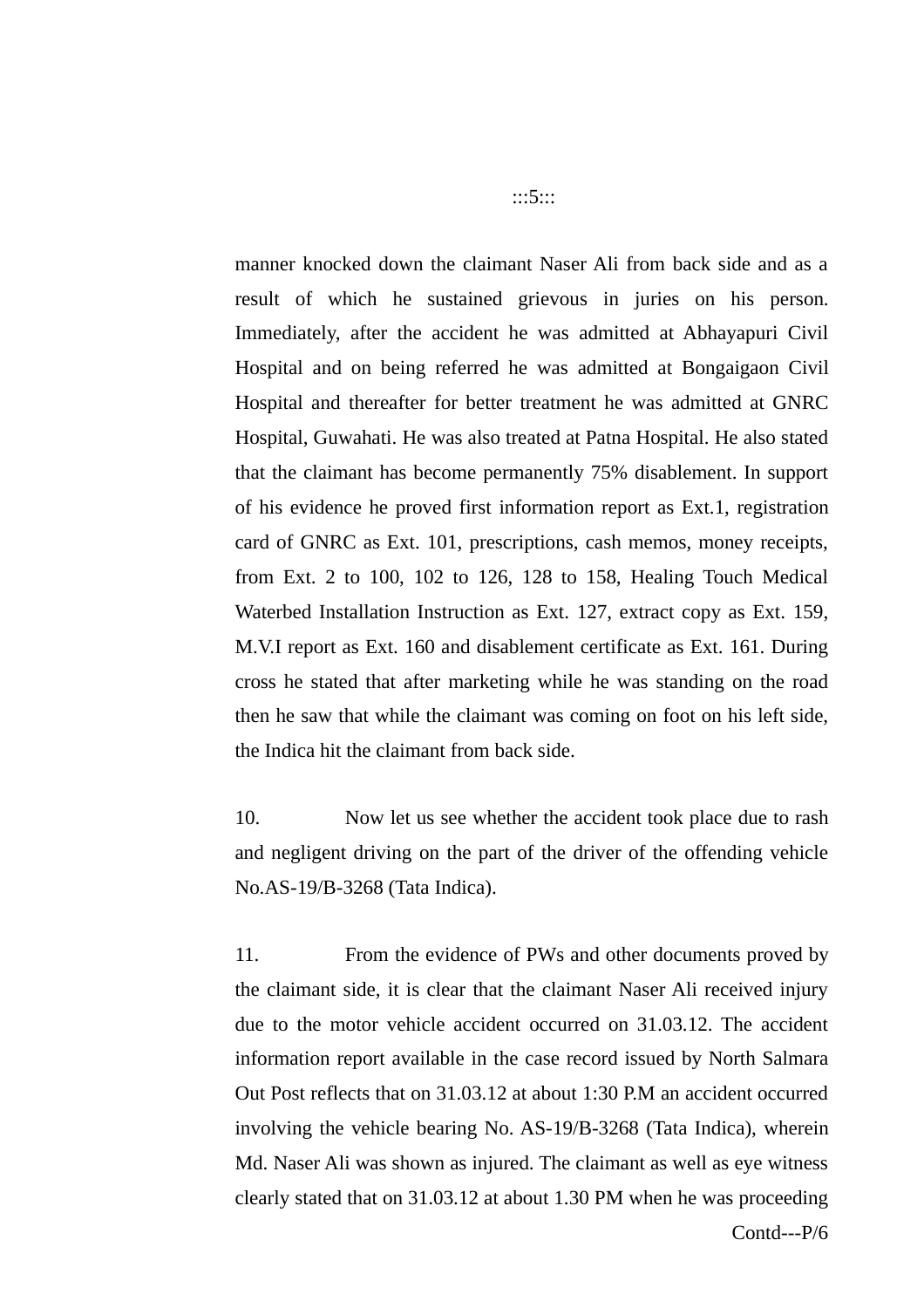on foot from home towards Tulungia Bazar on 31 N.H.Way, suddenly the vehicle bearing No. AS-19/B-3268 (Tata Incida) coming in rash and negligent manner knocked down the claimant from back side. As a result, the claimant sustained on upper limb bilaterally paralysis of left lower limb bilaterally & incontinence of bladder & bowel (Backbone) and the various part of the body. During cross PWs clearly stated due to the accident claimant Naser Ali became unable to stand on his own foot and also became unable to work. From the above evidence of PWs, both oral and documentary, it appears to me that there was rash and negligence on the part of the driver of the offending vehicle No. AS-19/B-3268 (Tata Incida). The opposite parties did not adduce any rebuttal evidence regarding rash and negligent driving of the offending vehicle concerned. With regard to the accident North Salmara G.D.E No. 201 dtd. 13.05.12 was made. In view of the above evidence of PWs and in absence of any contrary legal evidence, it is crystal clear that the accident took place Near Tulungia Bazar on 31 N.H.Way due to rash and negligent driving of the offending vehicle i.e. AS-19/B-3268 and the claimant received injuries due to the said accident. Accordingly, these two issues are decided in favour of the claimant.

# **Issue No. iii:**

12. This issue relates to the entitlement of the claimant for compensation and extent thereof as well as liability of the opposite party to pay such compensation.

13. In view of my foregoing decision, I am of the opinion that the claimant received injuries on his person in the motor vehicle accident occurred on 31.03.12 and he is entitled to compensation. Now coming to

Contd---P/7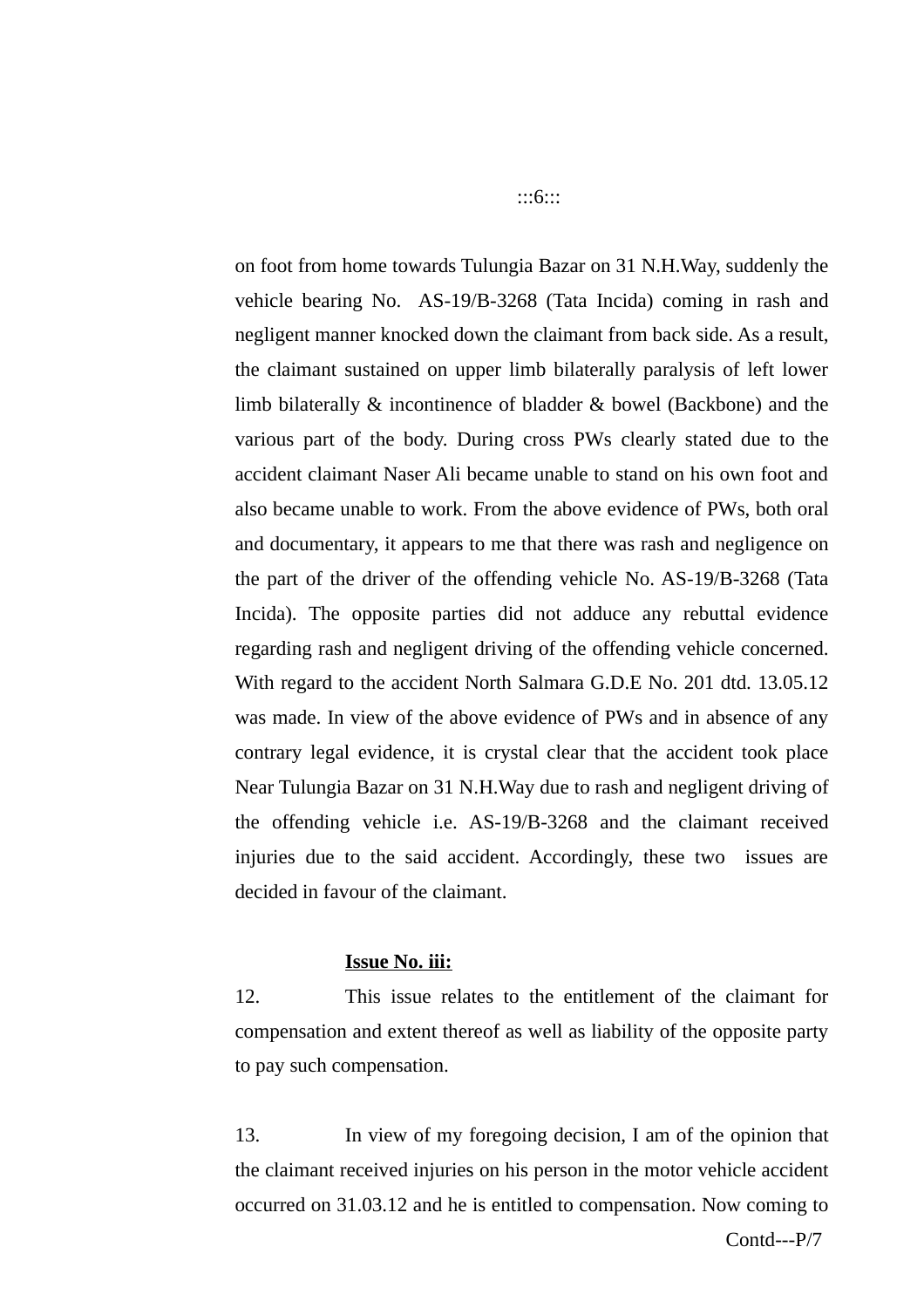the quantum of coming to the question of awarding compensation to the claimant, I relied on a plethora of decisions rendered by the Apex Court in awarding compensation in injury cases.

**(i) In** *Neerupam Mohan Mathur -Vs- New India Assurance Co. Ltd. (2013 ACJ 2122)* **the Apex Court has stated in Para-8 of the Judgment "In cases where the claimant suffers a permanent disability as a result of injuries, the assessment of compensation under the head of loss of future earning would depend upon the effect and impact of such permanent disability on his earning capacity. What requires to be assessed by the Tribunal is the effect of the permanent disability on the earning capacity in terms of a percentage of the income, it has to be quantified in terms of money, to arrive at future loss of earnings."**

**(ii) In** *K. Suresh -Vs- New India Assurance Co. Ltd. [IV(2012) ACC 395]* **the Hon'ble Supreme Court has observed that an adjudicating authority while determining quantum of compensation has to keep in view the sufferings of the injured person which would include his inability to lead a full life, his incapacity to enjoy the normal amenities which he would have enjoyed but for the injuries and his ability to earn as much as he used to earn or could have earned. The approach of the tribunal or a court has to be broad based. It would involve some guesswork as there cannot be any mathematical exactitude or a precise formula to determine the quantum of compensation. In determination of compensation the fundamental criterion of just compensation should be inhered. (Para 10).**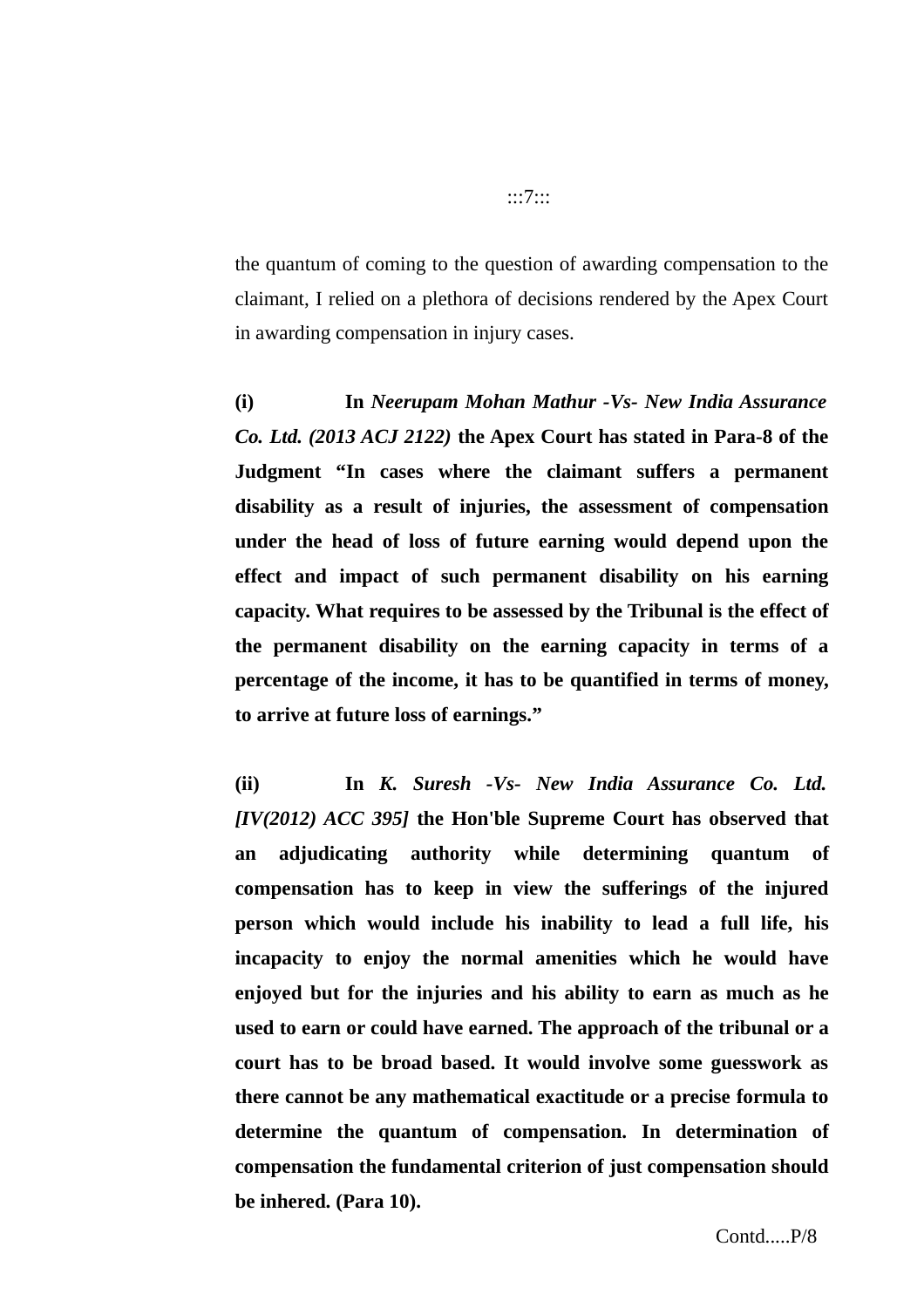**(iii) In** *Raj Kumar -Vs- Ajay Kumar & Anr. (2011 ACJ 1)***, the Apex Court had laid down certain guidelines for awarding compensation in injury cases. It has held that "The provision of the Motor Vehicle Act, 1988 ('Act' for short) makes it clear that the award must be just, which means that compensation should, to the extent possible, fully and adequately restore the claimant to the position prior to the accident. The object of awarding damages is to make good the loss suffered as a result of wrong done as far as money can do so, in a fair, reasonable and equitable manner. The court or Tribunal shall have to assess the damages objectively and exclude from consideration any speculation or fancy, though some conjecture with reference to the nature of disability and its consequences, is inevitable. A person is not only to be compensated for the physical injury, but also for the loss which he suffered as a result of such injury. This means that he is to be compensated for his inability to lead a full life, his inability to enjoy those normal amenities which he would have enjoyed but for the injuries, and his inability to earn as much as he used to earn or could have earned." (Para-5).**

14. The claimant in his evidence stated that after the accident firstly he was taken to Abhayapuri Civil Hospital and on being referred he was taken to Bongaigaon Civil Hospital and again on being referred he was admitted in G.N.R.C, Guwahati and thereafter for better treatment he got admitted at Patna Hospital. On careful perusal of the vouchers and bills proved by the claimant, it reveals that an amount of Rs. 2,02,437.49/- say Rs. 2,02,500/- was expended during treatment of the injured. To prove disability the claimant examined one witness i.e PW3

:::8::*:*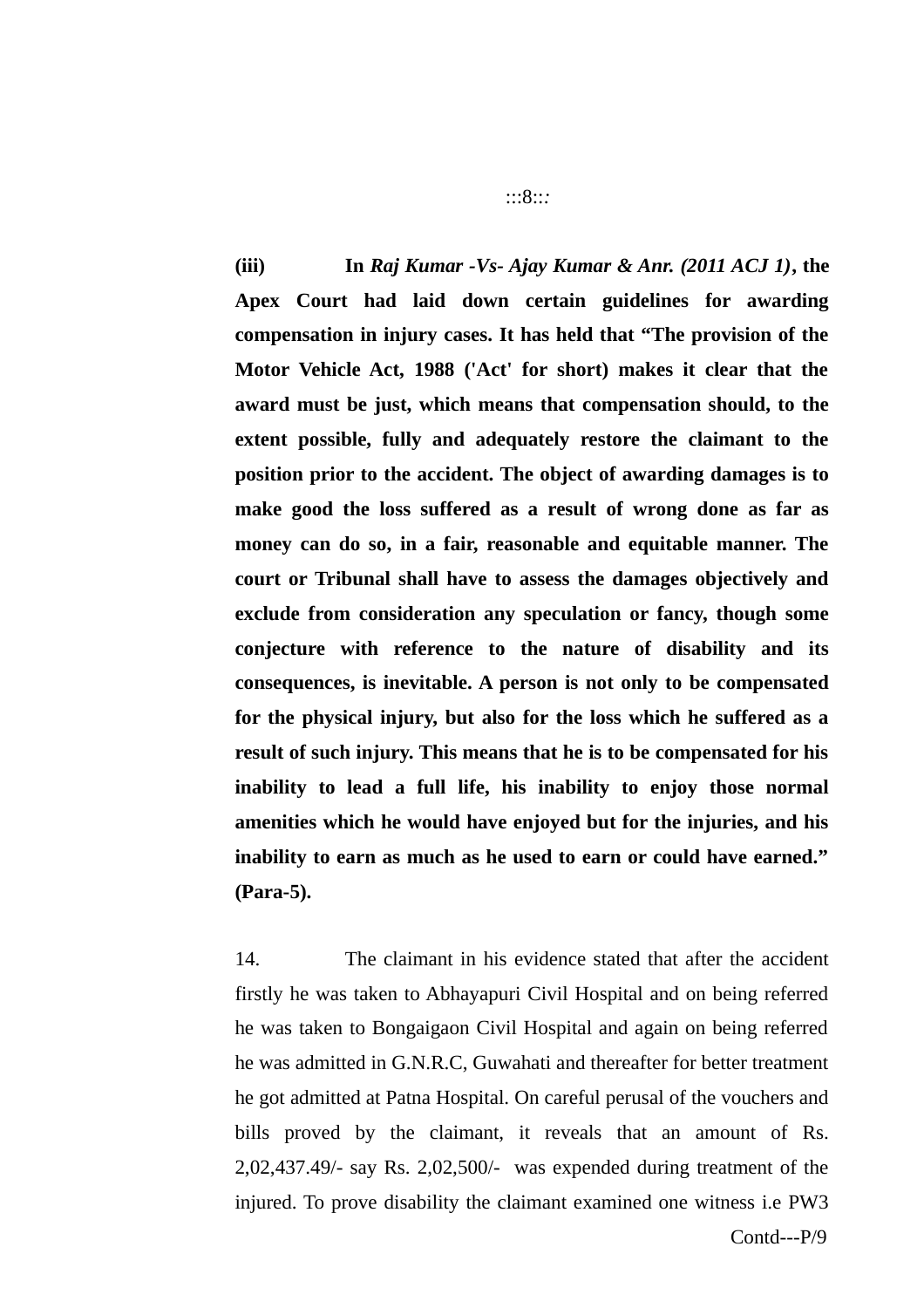Dr. Kachir Ali Ahmed. He deposed that on 27.05.13 he as a member of medical board examined the disabled person. He stated that on that day he examined the claimant Naser Ali S/O Fajar Ali aged about 19 years of village Nasatra under Abhayapuri P.S, in the district of Bongaigaon and found that he sustained quadripareis leading permanent disablement for 75%. He proved Ext. 162 the disability certificate, Ext.162(1) is his signature and Ext.162(2) is the signature of the then Joint Director of Health Services, Bongaigaon Dr. Hirannay Adhikary. In cross examination he stated that the name of the other doctors of the medical board is not mentioned in Ext.162. According to him, except him there was none in the board to judge locomoto disability. He further stated that no medical certificate, test report, X-ray etc was consulted by him during physical examination of the patient. He also stated that there is hardly any possibility to improve the disability of the claimant in course of time. He admitted that after 2013, he has not examined the patient. During deposition it is found that he is unable to stand and came to the court with the help of the wheel chair. In cross examination he stated that he is unable to do work. Considering the injury, sustained by the claimant, his disability is taken as 75% and as such the claimant is entitled to pecuniary damages for loss of earning capacity to the extent of 75% due to the injury sustained in the accident besides medical expenses. Now taking the quantum of income, the claimant stated that he was a greengrocer in occupation and earned Rs.6,000/- per month but since the accident he became unable to do work. Though regarding income no document is proved but being a young man of the age of 19 years in the year 2012, one can easily earn at least Rs. 3,500/- per month. Claimant claimed his age as 19 years. Hence, multiplier would be '18'. As such the loss of income due to disability would be Rs. 3,500 X 12 X 18 X 75% =

:::9:::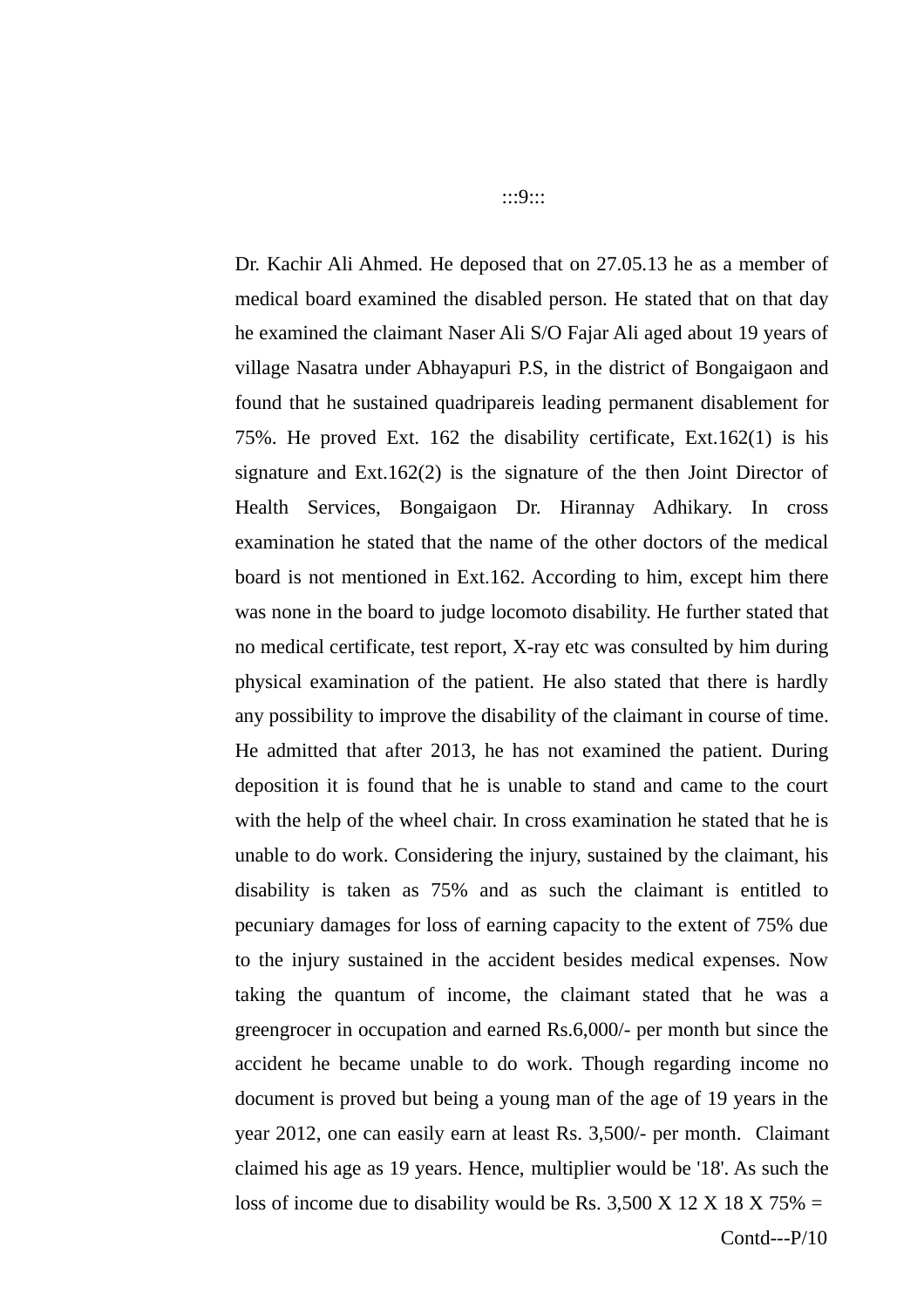### 5,67,000/-.

15. Apart from that in this case due to the accident, the claimant is reduced to such a state that his is unable to do work without subjecting himself to pain and suffering, agony and discomfort. In this case, the claimant is a young man and earned his livelihood as a greengrocer at the time of accident. For the remaining life, he will suffer the trauma of not being able to do work. He was in different hospitals. Therefore, I feel that the ends of justice will be met by awarding him a sum of Rs. 80,000/- in lieu of pain, suffering and trauma caused due to loss of ability to move without help of others or wheel chair. He is expected to live for at least next 50/60 years. Doctor stated that there is hardly any possibility to improve the disability of the claimant. Due to his disability as discussed above he cannot live like a normal human being and will not be able to enjoy life. The prospects of his marriage, have considerably reduced. Due to loss of his moving ability without wheel chair, he will suffer lots of difficulties. Hence, it would be just and reasonable to award a sum of Rs. 1,00,000/- for the loss of amenities and another amount of Rs. 80,000/- towards enjoyment of life and marriage prospect. Further he is required to periodical check up and has to purchase wheel chair periodically. Hence, an amount of Rs. 50,000/- is awarded as future expenses. Now, on computation, the total amount of compensation is as follows:-

| Medical expenses<br>$\vert$ Rs. 2,02,500/-<br>(i)<br>Loss of income due to disability<br>$\vert$ Rs. 5,67,000/-<br>(ii)<br>Rs. 1,00,000/-<br>Loss of amenities and attendant charges<br>(iii) | Sl. No. | <b>HEADS</b> | <b>CALCULATION</b> |
|-----------------------------------------------------------------------------------------------------------------------------------------------------------------------------------------------|---------|--------------|--------------------|
|                                                                                                                                                                                               |         |              |                    |
|                                                                                                                                                                                               |         |              |                    |
|                                                                                                                                                                                               |         |              |                    |

Contd---P/11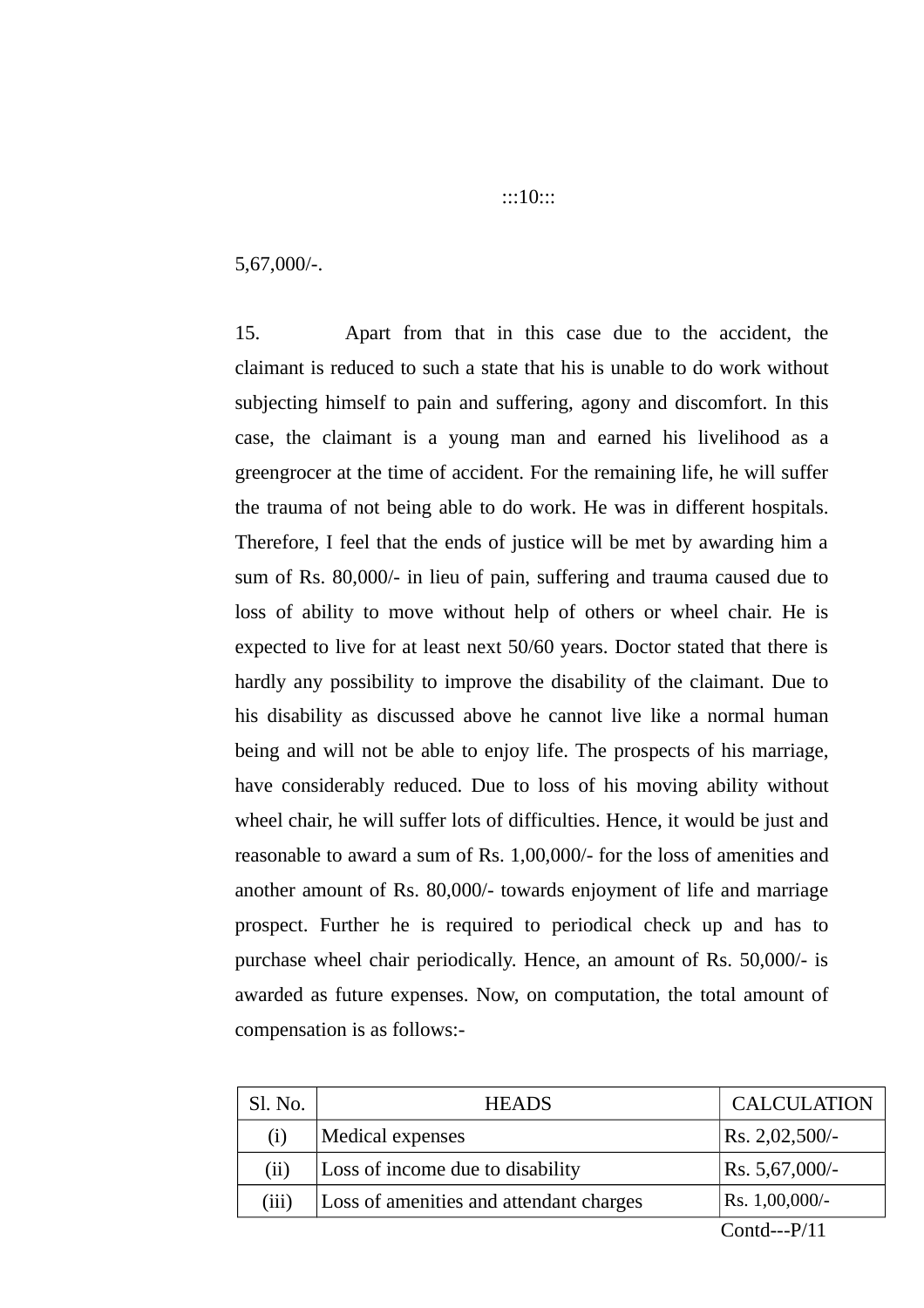| ::11:: |  |
|--------|--|
|        |  |

| (iv) | Pain, shock and suffering                                              | $\text{Rs.} \quad 80,000/$ - |
|------|------------------------------------------------------------------------|------------------------------|
| (v)  | Loss of enjoyment of life and marriage prospect $ Rs. 80,000\rangle$ - |                              |
| (vi) | Loss of income due to disability                                       | $\text{Rs.} \quad 50,000/-$  |
|      | <b>Total</b>                                                           | Rs. 10,79,500/-              |

16. The offending Tata Indica bearing No. AS-19/B-3268 involved in the accident was duly insured with the opposite party No.1, i.e. The Oriental Insurance Co. Ltd., vide Policy No. 322300/31/2012/2094 which was valid up to 23.06.12. Hence, the opposite party No.1 is liable to pay the compensation to the claimant. Issue No. (iii) is decided accordingly.

#### **O R D E R**

17. In the result, the claim petition is allowed on contest. The amount of Rs. 10,79,500/- (Rupees ten lac seventy nine thousand five hundred) only to the claimant along with interest  $@$  6% p.a. from the date of filing claim petition i.e. from 11.10.2012 till its realization. The Opp. Party No.1, The Oriental Insurance Co. Ltd. is directed to pay the said amount within 2 (two) months from the date of passing of this order. The opposite party No.1 is entitled to deduct the amount already paid, if any.

18. Let a copy of the judgment be transmitted to the opposite party No. 1 for information and necessary action.

19. Given under my hand and the seal of this Tribunal on this Contd---P/12